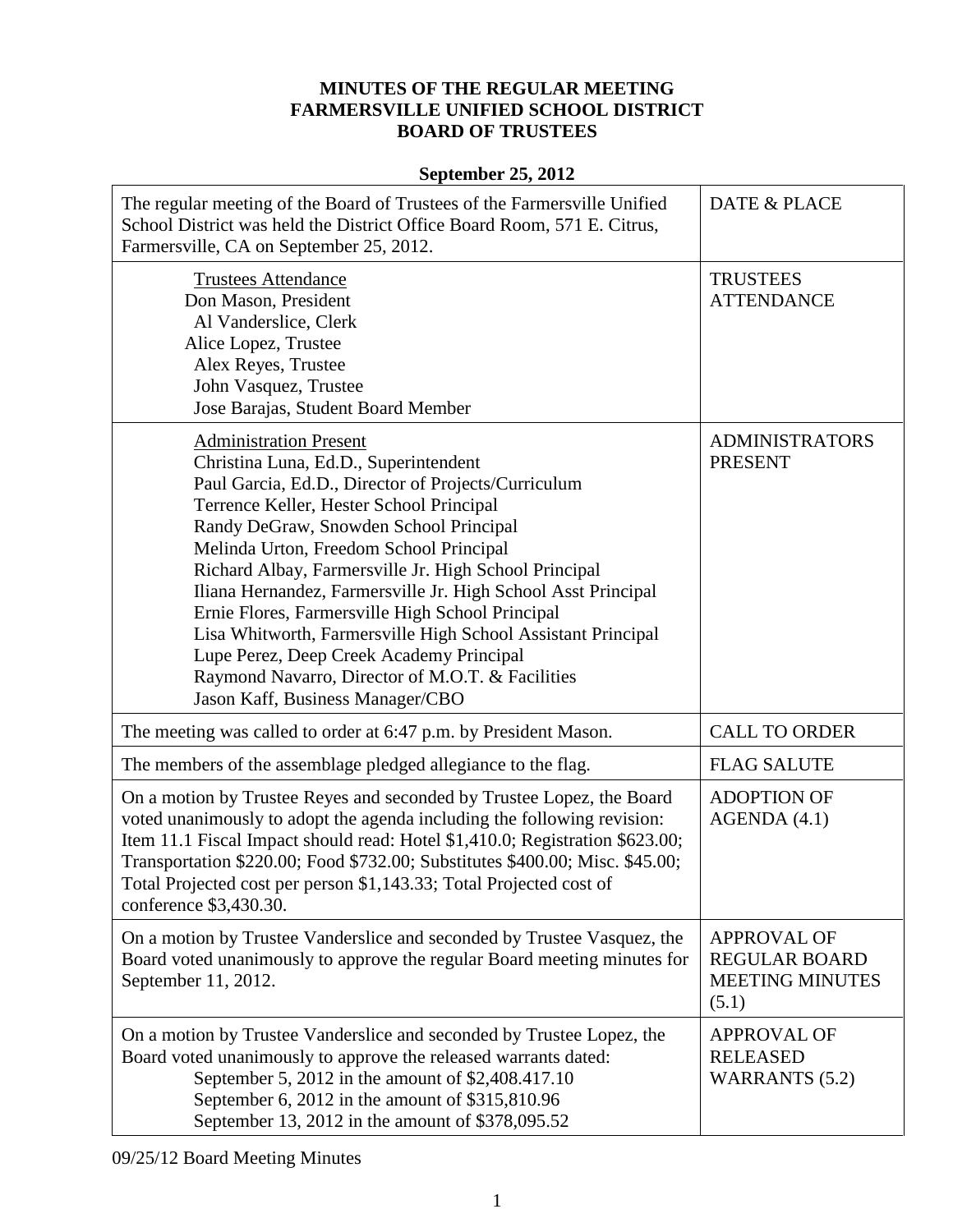| Jose Barajas, Student Board member, made an oral report to the Board<br>regarding FHS activities.                                                                                                                                                                                                                                                                                                         | <b>AWARDS/</b><br><b>PRESENTATIONS</b><br>(6.1, 6.2)                                                                        |
|-----------------------------------------------------------------------------------------------------------------------------------------------------------------------------------------------------------------------------------------------------------------------------------------------------------------------------------------------------------------------------------------------------------|-----------------------------------------------------------------------------------------------------------------------------|
| Billie Shawl, Tulare County Child Abuse Prevention Council, made an oral<br>report to the Board regarding child abuse prevention.                                                                                                                                                                                                                                                                         |                                                                                                                             |
| Cindy Santoya, parent, addressed the Board to request volunteers to assist<br>Mr. Nelson, FHS Band Director, for the Visalia Band Review on October<br>13, 2012 and the Selma Band Review on October 27, 2012.                                                                                                                                                                                            | PUBLIC COMMENTS<br>(8.0)                                                                                                    |
| Christian Cervantez, Farmersville Pop Warner Program, advised the Board<br>he spoke to coaches and parents to remind them to conduct themselves<br>professionally at all times during practice and games.                                                                                                                                                                                                 | <b>DISCUSSION WITH</b><br><b>FARMERSVILLE POP</b><br><b>WARNER RE:</b><br>CONDUCT (8.1)                                     |
| Ricardo Maldonado, Farmersville Youth Soccer League, addressed the<br>Board to request the Board waive the Facility Use Fees for Snowden fields.<br>On a motion by Trustee Lopez and seconded by Trustee Vanderslice, the<br>Board approved waiving the facility use fees (\$600.00) for Farmersville<br>Youth Soccer League. The custodial fees will be adjusted/calculated at the<br>end of the season. | <b>APPROVAL TO</b><br><b>WAIVE FACILITY</b><br><b>USE FEES FOR</b><br><b>FARMERSVILLE</b><br>YOUTH SOCCER<br>LEAGUE $(8.2)$ |
| On a motion by Trustee Lopez and seconded by Trustee Vanderslice, the<br>Board voted unanimously to approve the AVID Workshops in Fresno, CA<br>on: October 24, 2012; November 29, 2012; February 7, 2013 and March 20,<br>2013.                                                                                                                                                                          | <b>APPROVAL OF AVID</b><br>WORKSHOPS (10.1)                                                                                 |
| On a motion by Trustee Vanderslice and seconded by Trustee Vasquez, the<br>Board voted unanimously to approve the California Science Teachers<br>Conference on October 18-21, 2012 in San Jose, CA.                                                                                                                                                                                                       | <b>APPROVAL OF CA</b><br><b>SCIENCE TEACHERS</b><br><b>CONFERENCE</b> (11.1)                                                |
| On a motion by Trustee Vanderslice and seconded by Trustee Lopez, the<br>Board voted unanimously to approve the ACSA 2012 Leadership Summit<br>on November 8-10, 2012 in San Diego, CA.                                                                                                                                                                                                                   | <b>APPROVAL OF ACSA</b><br><b>LEADERSHIP</b><br><b>SUMMIT (11.2)</b>                                                        |
| The Board opened the public hearing at 7:20 p.m. for Sufficiency of Pupil<br>Textbooks & Instructional Materials. Dr. Garcia, Director of Projects/<br>Curriculum, explained the purpose of the public hearing. No one in the<br>audience had any questions. The Board closed the public hearing at 7:23<br>p.m.                                                                                          | <b>PUBLIC HEARING:</b><br><b>SUFFICIENCY OF</b><br>PUPIL TEXTBOOKS<br>& INSTRUCTIONAL<br><b>MATERIALS</b> (12.1)            |
| On a motion by Trustee Lopez and seconded by Trustee Vanderslice, the<br>Board voted unanimously to adopt Resolution #07-09-25-12 Determining<br>Pupils Have Sufficient Textbooks or Instructional Materials for the 2012-<br>2013 School Year.                                                                                                                                                           | <b>ADOPTION OF</b><br><b>RESOLUTION</b><br>$\text{\#07-09-25-12}\ (12.2)$                                                   |
| On a motion by Trustee Vanderslice and seconded by Trustee Vasquez, the<br>Board approved the ASES and ASSETS - Boys and Girls Clubs of the<br>Sequoias agreement.                                                                                                                                                                                                                                        | <b>APPROVAL OF ASES</b><br>& ASSETS - BOYS<br><b>AND GIRLS CLUBS</b><br>OF THE SEQUOIAS<br>AGREEMENT (12.3)                 |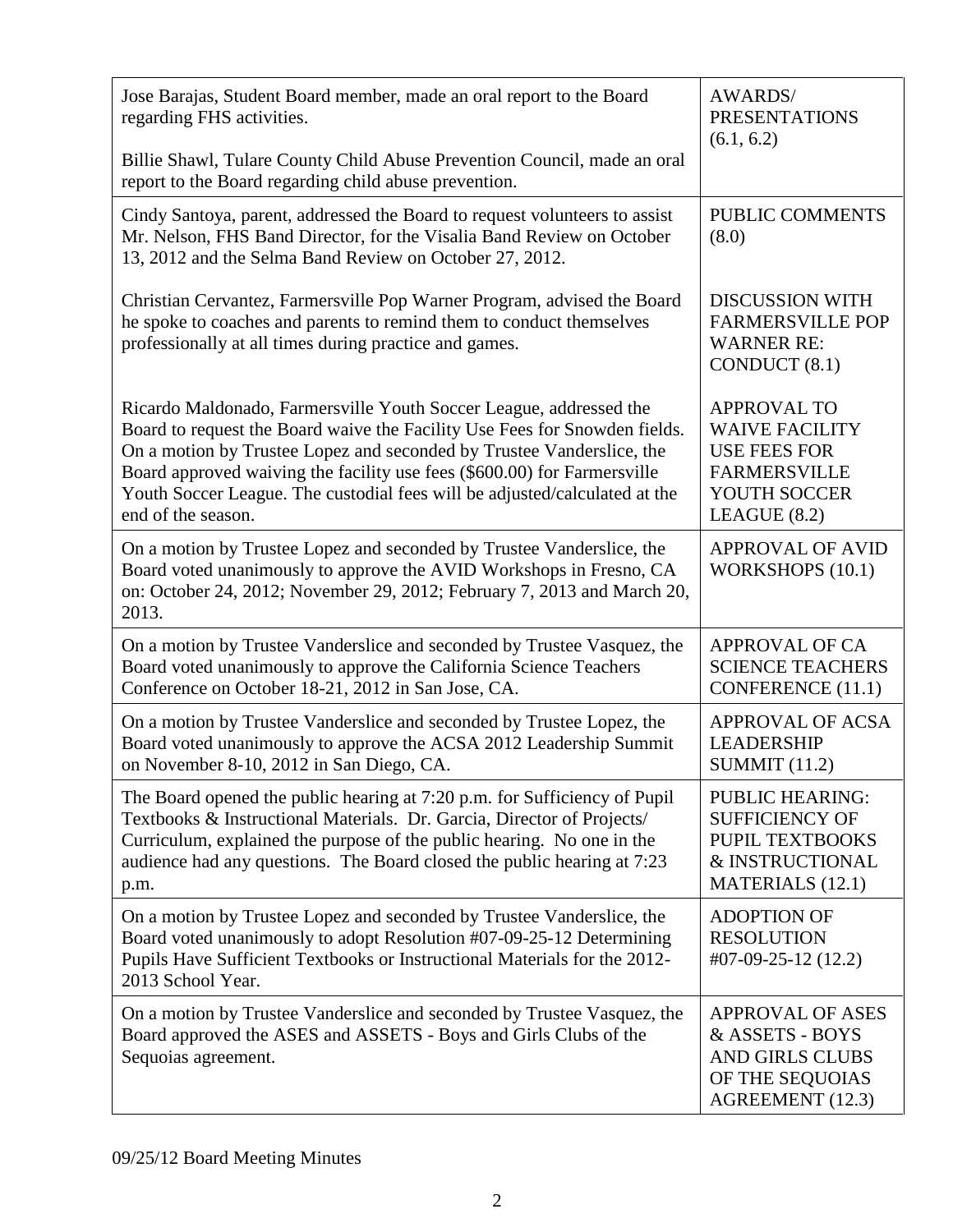| On a motion by Trustee Lopez and seconded by Trustee Vanderslice, the<br>Board approved the Assessment & Accountability Information meeting on<br>October 1, 2012 in Sacramento, CA.                                                                                                                                                                | <b>APPROVAL OF</b><br><b>ASSESSMENT &amp;</b><br><b>ACCOUNTABILITY</b><br><b>INFORMATION</b><br>MEETING $(12.4)$ |
|-----------------------------------------------------------------------------------------------------------------------------------------------------------------------------------------------------------------------------------------------------------------------------------------------------------------------------------------------------|------------------------------------------------------------------------------------------------------------------|
| On a motion by Trustee Vanderslice and seconded by Trustee Vasquez, the<br>Board voted unanimously to approve the personnel items as per the board<br>transmittal form.                                                                                                                                                                             | <b>APPROVAL OF</b><br>PERSONNEL ITEMS<br>(13.1)                                                                  |
| Consideration was given to items that the Governing Board wished to have<br>placed on the agenda for the next meeting.                                                                                                                                                                                                                              | <b>CONSIDERATION OF</b><br><b>ITEMS FOR NEXT</b><br>MEETING $(14.3)$                                             |
| On a motion by Trustee Vanderslice and seconded by Trustee Reyes, the<br>Board voted unanimously to adopt Resolution #06-09-25-12 for Joint<br>Powers Agreement to obtain legal services from Tulare County Counsel.                                                                                                                                | <b>ADOPTION OF</b><br><b>RESOLUTION</b><br>$\text{\#06-09-25-12}\ (15.1)$                                        |
| On a motion by Trustee Vanderslice and seconded by Trustee Lopez,<br>the Board voted unanimously to approve the Budget Workshop on<br>September 28, 2012 in Fresno, CA.                                                                                                                                                                             | <b>APPROVAL OF</b><br><b>BUDGET</b><br>WORKSHOP (15.2)                                                           |
| The Board reviewed the Quarterly Investment Report: 06-30-12.                                                                                                                                                                                                                                                                                       | <b>QUARTERLY</b><br><b>INVESTMENT</b><br><b>REPORT: 06-30-12</b><br>REVIEWED (15.3)                              |
| On a motion by Trustee Reyes and seconded by Trustee Vanderslice, the<br>Board voted unanimously to approve Budget Revision #1.                                                                                                                                                                                                                     | <b>APPROVAL OF</b><br><b>BUDGET REVISION</b><br>#1 $(15.4)$                                                      |
| The Board reviewed the Bus Safety Compliance Report.                                                                                                                                                                                                                                                                                                | <b>BUS SAFETY</b><br><b>COMPLIANCE</b><br><b>REPORT REVIEWED</b><br>(16.1)                                       |
| Future regular board meetings will be held on October 9, 2012 and October<br>23, 2012.                                                                                                                                                                                                                                                              | <b>FUTURE MEETING</b><br><b>DATES</b> (17.1)                                                                     |
| The Board adjourned to closed session at 7:32 p.m. to discuss Conference<br>with Labor Negotiator (G.C. 54956.7) It is the intention of the Board to<br>meet in closed session to review its position and to instruct its designated<br>reps: Agency Designated Representative: Christina Luna and Jason Kaff;<br>Name of Organization: FTA & CSEA. | <b>CLOSED SESSION</b><br>(20.0)                                                                                  |
| The Board returned to open session at 7:53 p.m.                                                                                                                                                                                                                                                                                                     | <b>OPEN SESSION</b>                                                                                              |